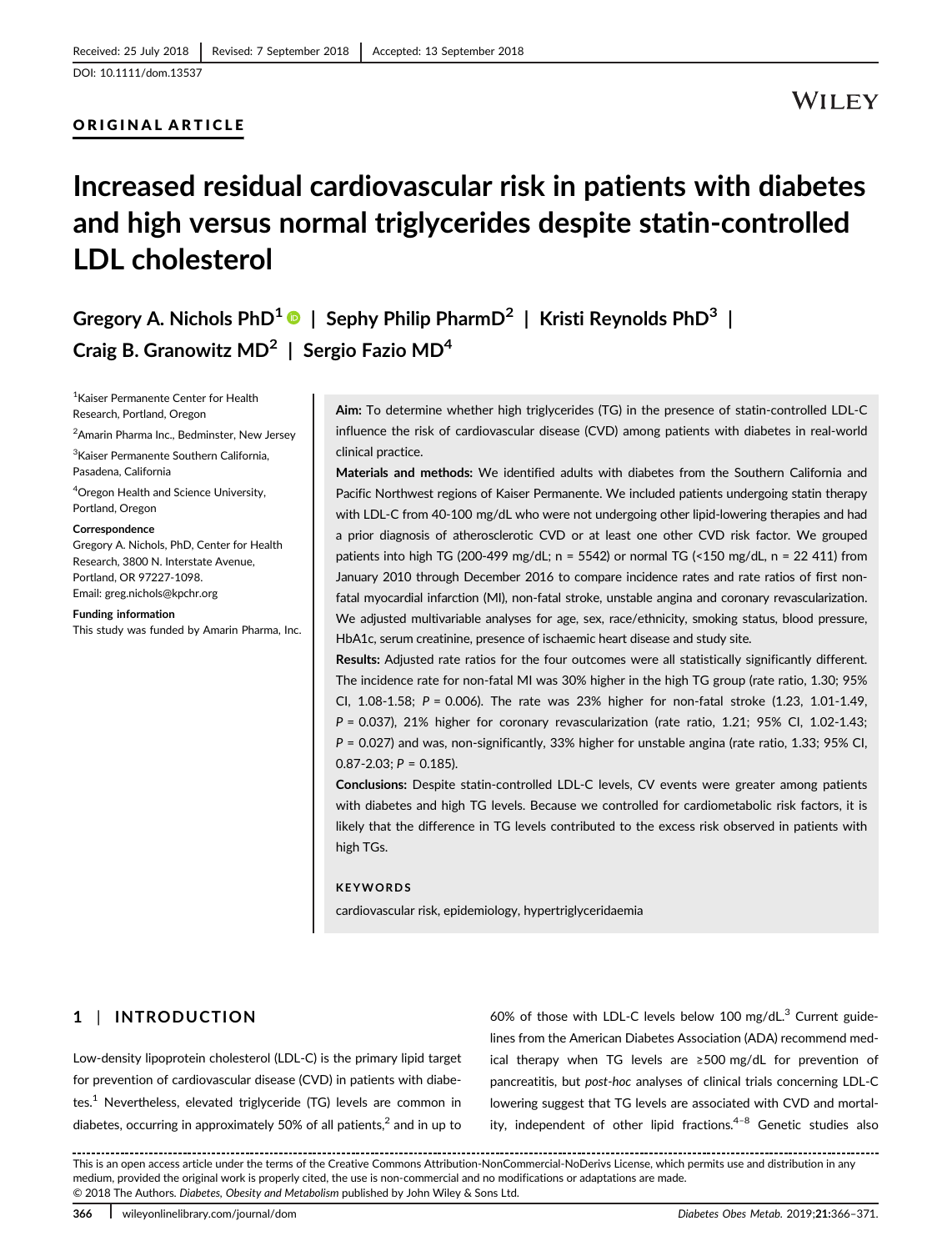suggest a causal role of TG in the development and progression of atherosclerotic  $CVD$ .<sup>9</sup> Thus, further reduction in  $CVD$  risk with agents that lower TG levels may be achievable. $10$  Indeed, there is evidence that even moderate TG elevation (200-499 mg/dL) is associated with CVD risk among patients who have achieved LDL-C control.<sup>11-13</sup> However, real-world evidence of the relationship between elevated TG levels and CVD among statin-treated patients with diabetes who have succeeded in attaining LDL-C control is lacking. Therefore, we conducted an observational longitudinal cohort study based on electronic health records (EHR) of patients with diabetes in an integrated delivery system who were at high risk of CVD events and had statincontrolled LDL-C. Our objective was to determine whether high TG in the presence of statin-controlled LDL-C influences CVD risk in realworld clinical practice.

# 2 | MATERIALS AND METHODS

Kaiser Permanente (KP) is an integrated delivery system that provides medical care to individuals in eight semi-autonomous regions, including the Pacific Northwest (KPNW) and Southern California (KPSC) regions that were used for this study. Both organizations use an EPICbased electronic health record (EHR) of both inpatient and outpatient contacts. These data are combined with enrollment, laboratory and pharmacy information systems to develop a comprehensive dataset of all types of health care utilization that is standardized into a common data model.<sup>14</sup> The KPNW Institutional Review Board (IRB) approved the study with a waiver of informed consent, and the KPSC's IRB ceded review to KPNW.

To provide real-world context for the potential benefit of treating high TG levels in high-risk patients whose LDL is well controlled with statin therapy, the sample for the current study was selected to mimic the inclusion and exclusion criteria of patients participating in the Reduction of Cardiovascular Events with EPA - Intervention Trial (REDUCE-IT). We identified all KPNW and KPSC patients 45 years of age and older with atherosclerotic CVD (ASCVD) or diabetes, with at least one other risk factor, with a TG level less than 500 mg/dL in 2010 while undergoing statin therapy but no other antihyperlipidaemic therapy, and with LDL-C values between 40 and 100 mg/dL (n = 170 590). We then selected all patients who had a diagnosis of diabetes (ICD-9-CM 250.x) in 2010 and a diagnosis of ASCVD (myocardial infarction (MI) [410.x or 412], ischemic stroke [434.x], acute coronary syndrome [411.1], or peripheral arterial disease (PAD) [443.8x, 443.9x]), or diagnosis of diabetes and age  $\geq$  50 and receiving an anti-hyperglycemic agent with at least one of the following additional risk factors: cigarette smoking, hypertension diagnosis (401.x-405.x) or blood pressure  $\geq 140/90$  mm Hg, high density lipoprotein cholesterol (HDL-C) > 40 mg/dL in men or > 50 mg/dL in women, high-sensitivity C reactive protein (hs-CRP) > 3.0, estimated glomerular filtration rate (eGFR) from 30-59 mL/min/1.73 m<sup>2</sup>, urine albumin creatine ratio (UACR)  $\geq$  30 mg/g, or  $\geq$  55 years of age in men and ≥ 65 years of age in women, resulting in a sample size, before exclusions, of 65 496. We divided patients into a high TG group (200-499 mg/dL;  $n = 11$  797) and a normal TG group  $\left($  < 150 mg/dL; n = 42 320). Because a point estimate of TG has a wide range of inherent variability, we excluded 11 339 patients with levels of 150-199 mg/dL from further analysis to ensure that we created two analysis groups with distinctly different TG levels. Other exclusion criteria, again following REDUCE-IT guidelines, were: AIDS/HIV (ICD-9-CM 042.x, 043.x, 044.x), malignant cancer (140.xx-239.xx), end-stage renal disease (585.6), planned surgery (defined for this study as any surgery within 6 months of the date of TG testing), and liver disease (diagnoses of cirrhosis or hepatitis, alanine aminotransferase [ALT] or aspartate aminotransferase [AST] >3x upper limit of normal [ULN], bilirubin >2x ULN), kidney dysfunction (albumin level < 3.4 g/dL, blood urea nitrogen level > 20 mg/dL, or a serum creatinine >1.3 mg/dL in men or 1.1 mg/dL in women), or thyroid function abnormalities (thyroid stimulating hormone values <0.4 mU/L or > 4.2 mU/L with or without treatment). REDUCE-IT guidelines excluded New York Heart Association (NYHA) Class IV heart failure only, but our data did not include a heart failure class; thus, we excluded all individuals with a diagnosis of heart failure (ICD-9-CM 428.x). These criteria resulted in the exclusion of 6255 patients from the high TG group and 19 909 from the normal TG group, giving final sample sizes of 5542 and 22 411 patients, respectively, in the high and normal TG groups. A consort diagram of sample selection is displayed in Supporting Information Figure S1.

### 2.1 | Index date and follow-up period

If multiple TG results were available in 2010, all must have been in the same TG group range, that is, <150 mg/dL for the normal TG group and 200-499 mg/dL for the high TG group. We used the first available TG level in 2010 as the index value and defined the baseline period, for baseline data collection, as 6 months before and 6 months after the index TG level. We defined the index date for beginning follow-up as the date of the index TG level plus 182 days, to avoid immortal time bias that would result from including the 6-month post index TG level as follow-up time. The follow-up period for each patient extended from the index date through December 2016 (maximum follow-up period of 6.5 years) with censoring on 31 December 2016 or when a patient died or left the health plan.

#### 2.2 | Study outcomes and covariates

Our CVD outcomes of interest were non-fatal MI, non-fatal stroke, coronary revascularization or unstable angina based on events recorded in the inpatient or emergency room setting. We compared baseline demographics (age, sex, race/ethnicity), clinical characteristics (haemoglobin A1c [A1C], smoking status, body mass index [BMI], systolic and diastolic blood pressure, lipid fractions) and comorbidities (including MI, stroke, unstable angina and chronic kidney disease [CKD]) between the high and normal TG groups, using t-tests for continuous variables and  $\chi^2$  tests for dichotomous and categorical variables. We also compared the crude prevalence (number and proportion of each group with each outcome) that occurred any time during follow-up using  $\chi^2$  tests.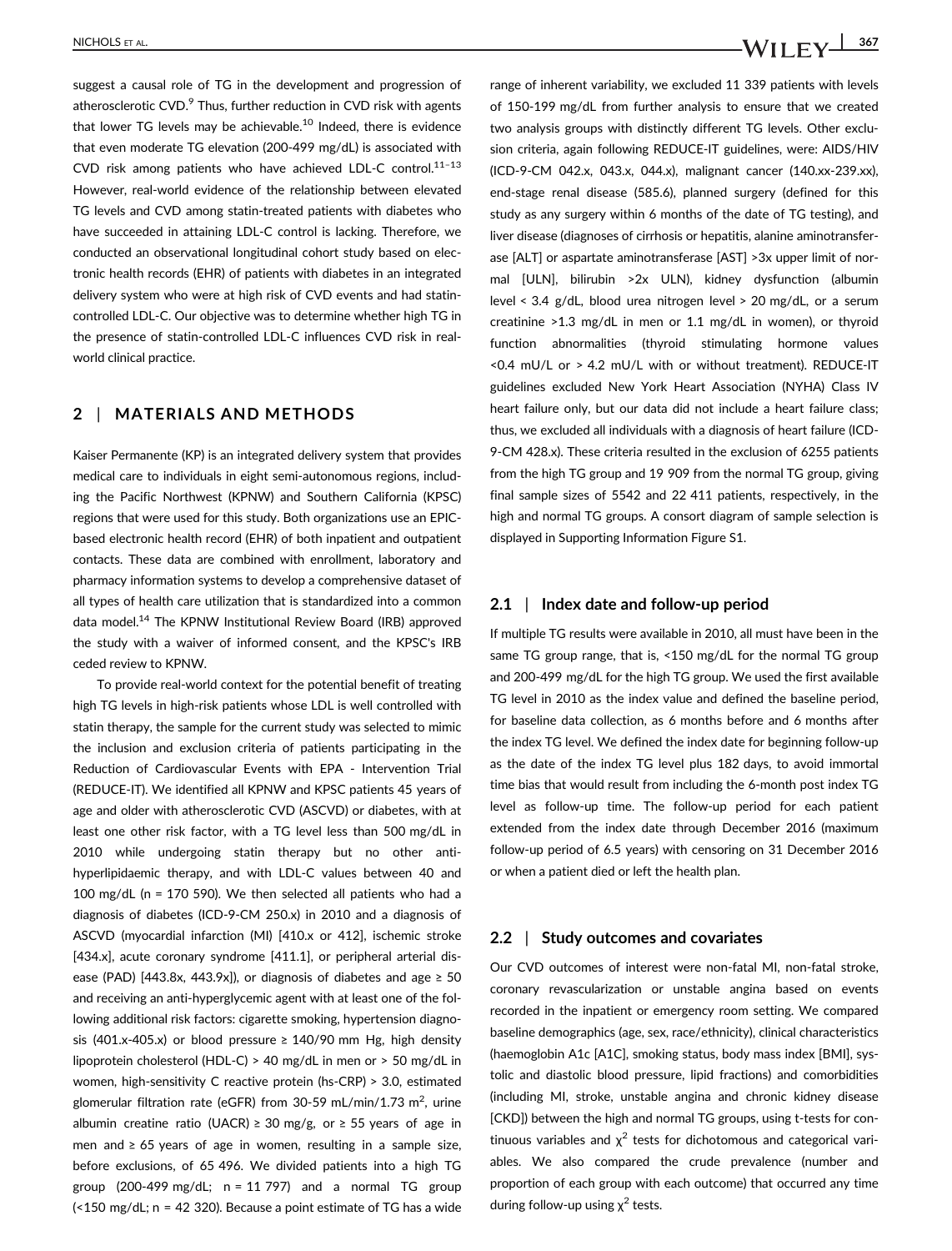#### 2.3 | Statistical analyses

We compared multivariable adjusted incidence rates and rate ratios of the outcomes between TG groups using generalized linear models with Poisson errors (log-link), with follow-up time as an offset variable to account for differential follow-up. Based on univariate analyses of the association between covariates and outcomes, we adjusted the multivariable analyses for age, sex, race/ethnicity, low HDL-C (<40 mg/dL in men, <50 mg/dL in women), smoking status, A1C, blood pressure, serum creatinine, presence of ischaemic heart disease and study site. We assessed the robustness of the reported rate ratios using the recently proposed E-value, a measure of the minimum association that an unmeasured confounder must have with respect to both treatment and outcome to explain the significant associations.<sup>15</sup> A large E-value implies that a large amount of residual confounding would be needed to explain the effect estimate, and it is a sensitivity technique for observational data that has been used in recent studies. $16,17$  All analyses were conducted using SAS version 9.4 (Cary, North Carolina).

## 3 | RESULTS

Compared with patients in the normal TG group, patients in the high TG group were 1.5 years younger (63.8 vs 65.3 years; P < 0.001), were more likely to be men (47.0% vs 44.5%; P < 0.001) and of a white race (52.1% vs 38.3%; P < 0.001) and were more likely to smoke (7.4% vs 5.3%; P < 0.001) (Table 1). Almost one third of the patients in both groups were of Hispanic ethnicity. Cardiometabolic risk factors including BMI, A1C and blood pressure were lower in the normal TG group, but the differences were of limited clinical significance. HDL-C was significantly lower in the high TG group (41 vs 50 mg/dL;  $P < 0.001$ ). Patients in the high TG group were more likely to have a history of MI (7.2% vs 6.4%;  $P = 0.037$ ) and to have CKD (23.0% vs 18.1%;  $P < 0.001$ ).

Although statistically significantly different (5.28 years in the high TG group vs 5.37 years in the low TG group;  $P < 0.001$ ), follow-up time was nearly identical in the two groups (Table 2). The crude prevalence of non-fatal MI was greater in the high TG group compared with the normal TG group (3.3% vs 2.5%; P < 0.001), as was the prevalence of coronary revascularization (4.1% vs 3.1%; P < 0.001). The crude prevalence of non-fatal stroke (2.0% vs 2.7%;  $P = 0.468$ ) and unstable angina (0.7% vs 0.5%;  $P = 0.124$ ) was not statistically significantly different.

As shown in Figure 1, the adjusted incidence rates per 1000 person-years of all four outcomes were greater in the high vs normal TG groups, but the 95% confidence intervals for non-fatal stroke and unstable angina slightly overlapped. The lower 95% confidence limit for non-fatal MI in the high TG group was identical to the upper limit in the low TG group. However, the rate ratios for three of the four outcomes were statistically significantly different. The incidence rate was 30% higher in the high TG group for non-fatal MI (rate ratio, 1.30; 95% CI, 1.08-1.58; P = 0.006), was 23% higher for non-fatal stroke (rate ratio, 1.23; 95% CI, 1.01-1.49; P = 0.037) and was 21% higher for coronary revascularization (rate ratio, 1.21; 95% CI, 1.02-1.43;  $P = 0.027$ ). Although numerically greater, the rate ratio for unstable angina was not statistically significant (rate ratio, 1.33; 95% CI, 0.87-2.03; P = 0.185). E-values for the risk ratios were 1.92, 1.76 **TABLE 1** Baseline characteristics of patients with high vs normal triglycerides

|                                                   | TG 200-499<br>mg/dL | TG < 150<br>mg/dL | P value |
|---------------------------------------------------|---------------------|-------------------|---------|
| n                                                 | 5542                | 22 411            |         |
| Age, y                                            | 63.8(8.7)           | 65.3 (9.0)        | < 0.001 |
| Men                                               | 47.0%               | 44.5%             | < 0.001 |
| White                                             | 52.1%               | 38.3%             |         |
| <b>Black</b>                                      | 3.0%                | 16.3%             |         |
| Hispanic                                          | 30.0%               | 29.2%             | < 0.001 |
| Asian                                             | 12.6%               | 14.4%             |         |
| Other non-white                                   | 2.3%                | 1.8%              |         |
| Current smoker                                    | 7.4%                | 5.3%              | < 0.001 |
| BMI, $\text{kg/m}^2$                              | 32.7(6.6)           | 30.8(6.7)         | < 0.001 |
| A1C                                               | 7.4% (0.9)          | $7.2\%$ (0.9)     | < 0.001 |
| Systolic blood<br>pressure, mm Hg                 | 130 (12)            | 129 (12)          | < 0.001 |
| Diastolic blood<br>pressure, mm Hg                | 72 (8)              | 70 (8)            | < 0.001 |
| Triglycerides, mg/dL                              | 251 (61)            | 100 (29)          | < 0.001 |
| LDL-C, mg/dL                                      | 74 (16)             | 74 (15)           | 0.024   |
| HDL-C, mg/dL                                      | 41 (9)              | 50(12)            | < 0.001 |
| Myocardial infarction                             | 7.2%                | 6.4%              | 0.037   |
| Stroke                                            | 0.6%                | 0.9%              | 0.025   |
| Unstable angina                                   | 0.4%                | 0.5%              | 0.112   |
| Other ischaemic<br>heart disease                  | 12.9%               | 12.1%             | 0.106   |
| CKD (eGFR < 60 mL/<br>$min/1.73$ m <sup>2</sup> ) | 23.0%               | 18.1%             | < 0.001 |

TABLE 2 Crude prevalence of study outcomes during follow-up

|                            |         | TG 200-499<br>mg/dL | TG < 150<br>mg/dL | P value |
|----------------------------|---------|---------------------|-------------------|---------|
| Years of follow-up         | Mean    | 5.28                | 5.37              | < 0.001 |
|                            | Std dev | 1.73                | 1.66              |         |
| Non-fatal MI               | n       | 181                 | 554               | < 0.001 |
|                            | %       | 3.3%                | 2.5%              |         |
| Non-fatal stroke           | n       | 162                 | 615               | 0.468   |
|                            | %       | 2.9%                | 2.7%              |         |
| Unstable angina            | n       | 37                  | 112               | 0.124   |
|                            | %       | 0.7%                | 0.5%              |         |
| Coronary revascularization | n       | 225                 | 691               | < 0.001 |
|                            | %       | 4.1%                | 3.1%              |         |

and 1.71 for non-fatal MI, non-fatal stroke and revascularization, respectively. Thus, the observed risk ratios could be explained by an unmeasured confounder that was associated with both TG group and outcome by the amount of the E-value above and beyond the measured confounders, but weaker confounding could not do so.

## 4 | DISCUSSION

In this observational longitudinal cohort study of 27 953 patients with diabetes who were at high risk of CVD but with statin-controlled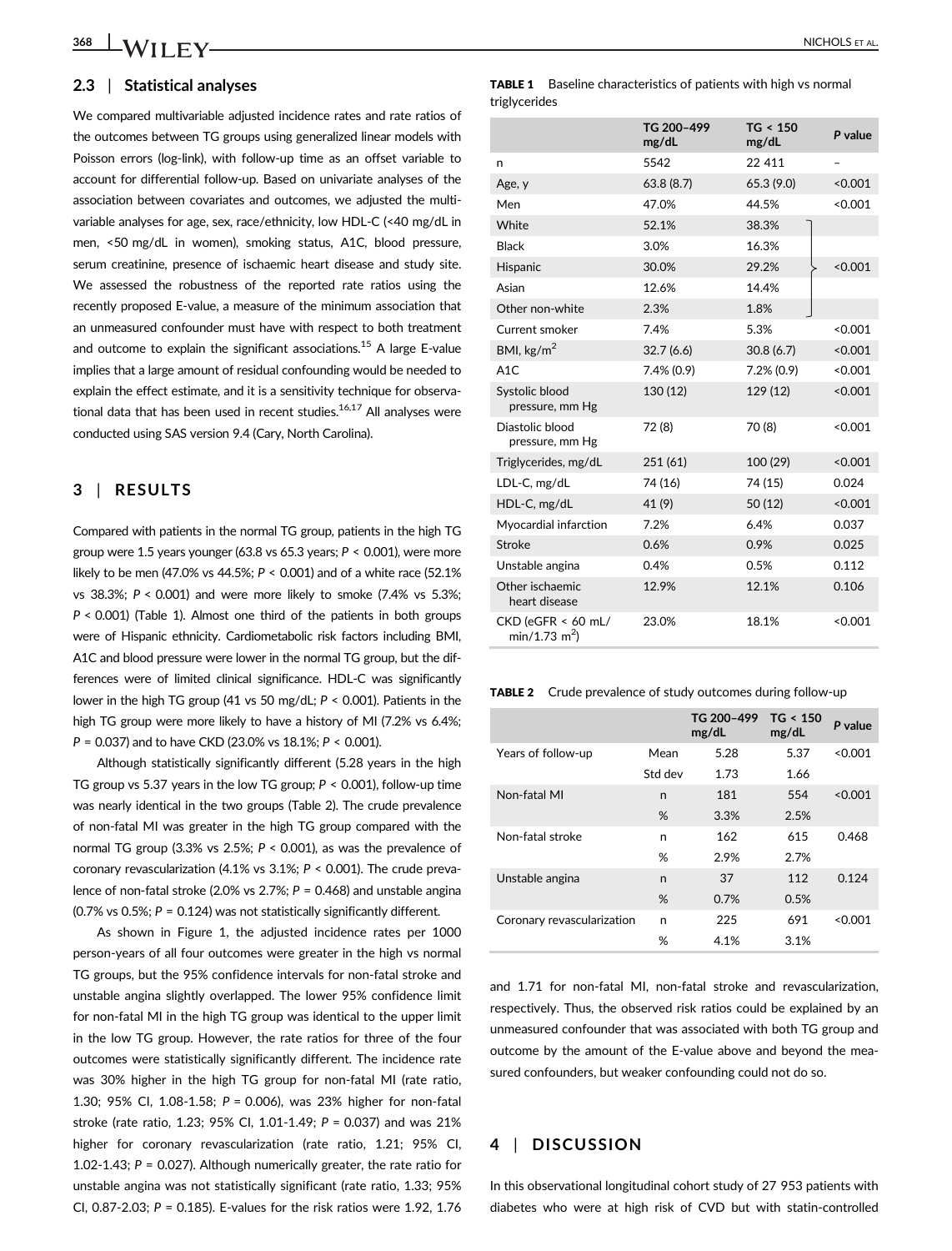

FIGURE 1 Adjusted incidence rates per 1000 person-years (95% confidence limits) and incidence rate ratios comparing patients with high vs normal triglycerides. Models are adjusted for age, sex, smoking status, HbA1c, blood pressure, serum creatinine and history of ischaemic heart disease, RR: rare ratio. ( $\Box$ ) TG 200-499 mg/dL, and ( $\Box$ ) TG < 150 mg/dL

LDL-C, we found that TG levels in the 200-499 mg/dL range were statistically significantly associated with CVD events over a mean follow-up period of more than 5 years when compared with otherwise similar patients with TG levels <150 mg/dL. Both TG groups had LDL-C levels ranging from 40 to100 mg/dL while undergoing statin therapy, and we statistically controlled for minor differences in other cardiometabolic risk factors. Thus, our results suggest that the differences in residual CVD risk may be explained, at least in part, by the difference in TG levels even after adjustment for differences in demographic and clinical characteristics including HDL-C. Recent publications, including observational real-world data, have also reported increased residual CVD risk in patients with elevated and high TG levels, even after adjustment for HDL-C levels.<sup>13,18</sup>

Although statins are recommended for primary CVD prevention in diabetes patients 40 years of age and older, and for secondary CVD prevention among all adults, $<sup>1</sup>$  they are prescribed in cardiology prac-</sup> tices for only approximately 62% of patients aged 40-75 years,  $19$ among whom just over 50% maintain statin usage over an extended period of time.<sup>20</sup> As a result, only 40%-60% of diabetes patients attain LDL-C levels <100 mg/dL. $^{2,20-22}$  To account for CVD risk that could be attributed to the absence of statin use or LDL-C control, we focused our analyses on patients with a current statin prescription and LDL-C levels from 40 to100 mg/dL. Among these patients, 35.4% had TG levels greater than 150 mg/dL, similar to the nearly 40% with levels ≥150 mg/dL despite statin use according to an analysis of National Health and Nutrition Examination Survey (NHANES) data and the 40% among diabetes patients with LDL-C < 100 mg/dL with unspecified statin use, but somewhat lower than the 56% reported in another NHANES analysis.<sup>2,3,23</sup> Despite the large proportion of diabetes patients with high TG levels, studies concerning the association between TGs and CVD in diabetes are scant. One Italian study of

patients with diabetes undergoing lipid-lowering therapy revealed that mean TG levels were significantly associated with all-cause mortality, independent of other cardiometabolic risk factors. $24$  Another study involving 28 218 adults with diabetes with LDL-C < 100 mg/dL, conducted in a setting similar to that of ours, revealed a strong independent association between high TG and coronary heart disease (CHD) events in men that was significant among women only if HDL-C was low.<sup>3</sup> Similarly, the Action to Control Cardiovascular Risk in Diabetes (ACCORD) trial did not find a significant CVD benefit of fibrate therapy overall, but did report a possible benefit among the subgroup of diabetes patients with both high TG levels and low HDL-C. $^{25}$  The Strong Heart Study recently reported an association between high TG levels and CHD events that was particularly significant among patients with diabetes.<sup>26</sup> Two other observational studies involving high-risk statin-treated patients, with and without diabetes, revealed an elevated risk of CVD events, especially non-fatal MI, among patients with high TGs after controlling for HDL-C and other risk factors.<sup>12,13</sup> Unlike any of the above studies, ours focused on statin-treated patients with diabetes who had attained good LDL-C control. Thus, our finding of an association between high TG levels and a substantially increased risk of CVD fills an important knowledge gap.

Three meta-analyses have demonstrated that TG levels are independently associated with CVD in general populations.<sup>27-29</sup> However, the ADA does not currently recommend treating hypertriglyceridaemia for CVD risk reduction because clinical trials of agents that lower TG, specifically fenofibrates and niacin, have failed to demonstrate a reduction in CVD outcomes.<sup>25,30,31</sup> The Fenofibrate Intervention and Event Lowering in Diabetes (FIELD) study did not find a significant reduction in the primary outcome of non-fatal MI or death from CHD, but did show a reduction in total CVD events, mainly because of fewer non-fatal MIs and revascularizations. $32$  Stronger evidence is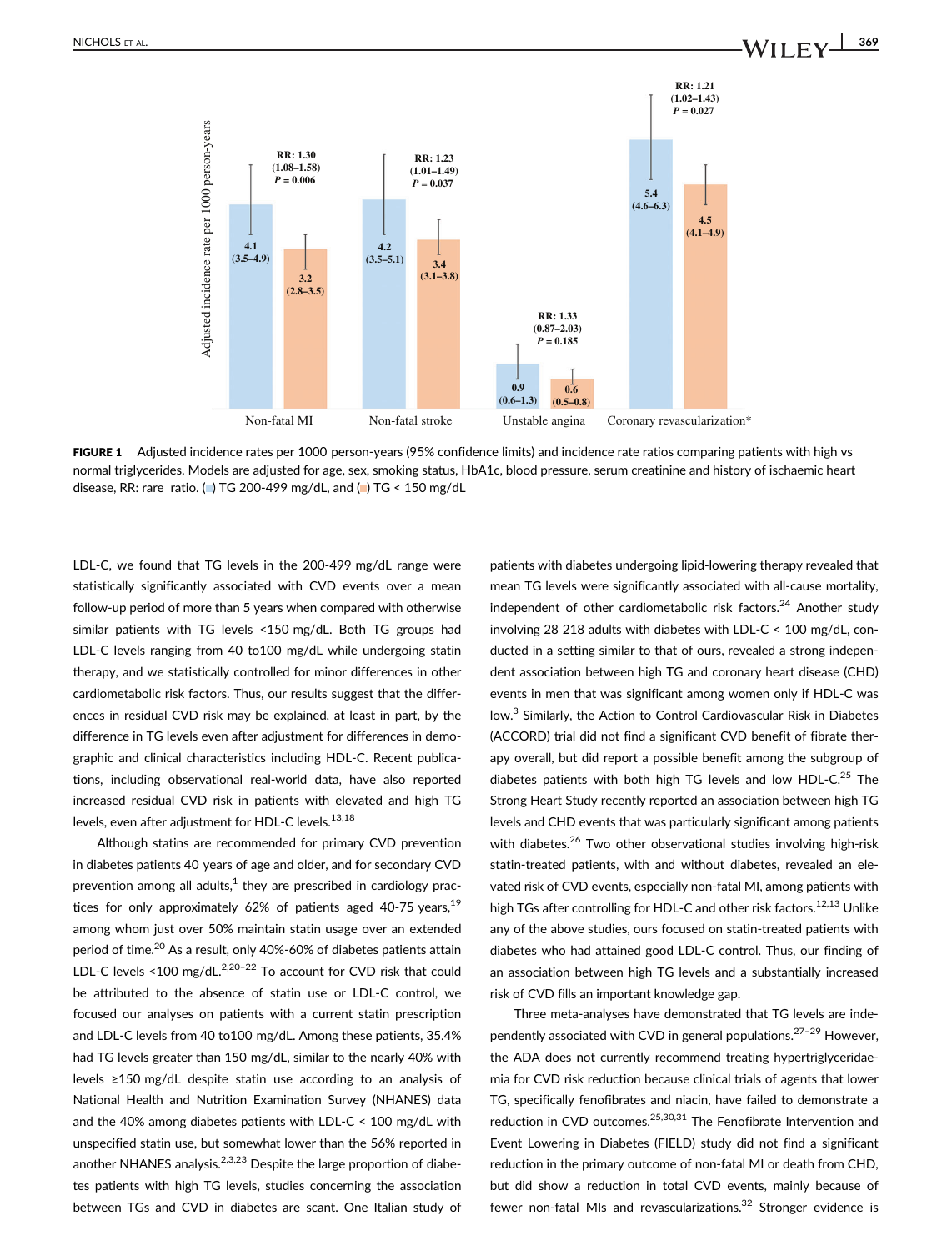# $370$   $\bigcup$   $\bigwedge$   $\bigwedge$   $\biguparrow$   $\biguparrow$   $\bigvee$   $\bigcup$   $\bigcup$   $\bigvee$   $\bigvee$   $\bigvee$   $\bigvee$   $\bigvee$   $\bigvee$   $\bigvee$   $\bigvee$   $\bigvee$   $\bigvee$   $\bigvee$   $\bigvee$   $\bigvee$   $\bigvee$   $\bigvee$   $\bigvee$   $\bigvee$   $\bigvee$   $\bigvee$   $\bigvee$   $\bigvee$   $\bigvee$   $\bigvee$

needed. In addition to the REDUCE-IT study, the Outcomes Study to Assess Statin Residual Risk Reduction With EpaNova in High CV Risk Patients With Hypertriglyceridemia (STRENGTH) and the Pemafibrate to Reduce Cardiovascular Outcomes by Reducing Triglycerides In Patients With Diabetes (PROMINENT) studies are ongoing large CV outcomes trials involving high-risk CVD patients, including a large percentage of patients with diabetes, undergoing statin therapy, with the results from the REDUCE-IT study (EPA vs placebo) to be presented first in 2018.<sup>33-36</sup>

Our study has important limitations. We used observational laboratory data, from which we could not accurately determine fasting status, and which probably include a combnation of fasting and nonfasting TG results. Fasting values may be better for diagnosing hypertriglyceridaemia,<sup>37</sup> but non-fasting values better predict CVD risk.<sup>38-40</sup> Furthermore, because non-fasting TG levels are higher than fasting TG levels,  $37,41$  any resulting misclassification would bias our results toward the null, suggesting that our estimates of excess CVD risk in the high TG group may be conservative. We assessed TG levels and other cardiometabolic risk factors at baseline and did not assess the impact of changes during follow-up. Observational data cannot establish causality, but real-world data provide important information concerning risk and associations as seen in clinical practice. Finally, although the E-value is a relatively new tool for sensitivity analysis and may be unfamiliar to many readers, it is rapidly becoming a widely accepted method for assessing unmeasured confounding.

In conclusion, we found that, despite statin-controlled LDL-C levels and adjustment for HDL-C, CV event rates were greater among diabetes patients with high compared to normal TG levels. Because we controlled for group differences, including other cardiometabolic risk factors, it is probable that the difference in TG level contributed to the excess risk observed in patients with high TG levels.

## ACKNOWLEDGMENTS

This study was presented in poster form at the 78th Scientific Sessions of the American Diabetes Association, Orlando, Florida, 22-26 June 2016.

#### CONFLICTS OF INTEREST

G. A. N. has received funding unrelated to this study from Boehringer-Ingelheim, Janssen Pharmaceuticals, Merck & Co. and Sanofi. S. P. and C. B. G. are employees of Amarin Pharma. K. R. has received funding unrelated to this study from Merck & Co., Amgen and Regeneron. S. F. has consulted for Amarin, Amgen, Kowa, Aegerion and Akcea.

### Author contributions

G. A. N. contributed to the study conception and design and the interpretation of results, and developed the first draft of the manuscript. S. P., K. R., C. B. G. and S. F. contributed to the study conception and design and the interpretation of results, and reviewed/edited the manuscript. The final draft for submission was approved by all authors. G. A. N. is the guarantor of this work and, as such, had full

access to all the data in the study and takes responsibility for the integrity of the data and accuracy of the data analysis.

# ORCID

Gregory A. Nichols <https://orcid.org/0000-0002-7563-6236>

## **REFERENCES**

- 1. American Diabetes Association. Standards of medical care in diabetes--2018. Diabetes Care. 2018;41(suppl):S1-S153.
- 2. Ghandehari H, Kamal-Bahl S, Wong ND. Prevalence and extent of dyslipidemia and recommended lipid levels in US adult with and without cardiovascular comorbidities: the National Health and nutrition examination survey 2003-2004. Am Heart J. 2008;156:112-119.
- 3. Rana JS, Liu JY, Moffet HH, et al. Metabolic dyslipidemia and risk of coronary heart disease in 28,318 adults with diabetes mellitus and low-density lipoprotein cholesterol <100 mg/dl. Am J Cardiol. 2015; 116:1700-1704.
- 4. Kastelein JJP, van der Steeg WA, Holme I, et al. ftTaIS: lipids, apolipoproteins, and their ratios in relation to cardiovascular events with statin treatment. Circulation. 2008;117:3002-3009.
- 5. Miller M, Cannon CP, Murphy SA, Qin J, Ray KK, Braunwald E. ftPI-T: impact of triglyceride levels beyond low-density lipoprotein cholesterol after acute coronary syndrome in the PROVE IT-TIMI 22 trial. J Am Coll Cardiol. 2008;51:724-730.
- 6. Faergeman O, Holme I, Fayyad R, et al. Plasma triglycerides and cardiovascular events in the treating to new targets and incremental decrease in end-points through aggressive lipid lowering trials of statins in patients with coronary artery disease. Am J Cardiol. 2009;104: 459-463.
- 7. Schwartz GG, Abt M, Bao W, et al. Fasting triglycerides predict recurrent ischemic events in patients with acute coronary syndrome treated with statins. J Am Coll Cardiol. 2015;65:2267-2275.
- 8. Sirimarco G, Labreuche J, Bruckert E, et al. Atherogenic dyslipidemia and residual cardiovascular risk in statin-treated patients. Stroke. 2014;45:1429-1436.
- 9. Budoff M. Triglycerides and triglyceride-rich lipoproteins in the causal pathway of cardiovascular disease. Am J Cardiol. 2016;118:138-145.
- 10. Jellinger PS, Handelsman Y, Rosenblit PD, et al. American Association of Clinical Endocrinologists and American College of Endocrinology guidelines for Management of Dyslipidemia and Prevention of cardiovascular disease. Endocr Pract. 2017;23:1-87.
- 11. Carey VJ, Bishop L, Laranjo N, Harshfield BJ, Kwiat C, Sacks FM. Contribution of high plasma triglycerides and low high-density lipoprotein cholesterol to residual risk of coronary heart disease after establishment of low-density lipoprotein cholesterol control. Am J Cardiol. 2010;106:757-763.
- 12. Nichols GA, Philip S, Reynolds K, Granowitz CB, Fazio S. Increased cardiovascular risk in Hypertriglyceridemic patients with statin-controlled LDL cholesterol. J Clin Endocrinol Metab. 2018;103: 3019-3027.
- 13. Toth PP, Granowitz CB, Hull M, Liassou D, Anderson A, Philip S. High triglycerides are associated with increased cardiovascular events, medical costs, and resource use: a real-world administrative claims analysis of statin-treated patients with high residual cardiovascular risk. J Am Heart Assoc. 2018;7:e008740.
- 14. Ross TR, Ng D, Brown JS, Pardee R, Hornbrook MC. The HMO research network virtual data warehouse: a public data model to support collaboration. EGEMS. 2014;2:1049.
- 15. VanderWeele TJ, Ding P. Sensitivity analysis in observational research: introducing the E-value. Ann Intern Med. 2017;167:268-274.
- 16. O'Brien R, Johnson E, Haneuse S, et al. Microvascular outcomes in patients with diabetes after bariatric surgery versus usual care: a matched cohort study. Ann Intern Med. 2018;169:300-310.
- 17. Wicklow BA, Sellers EAC, Sharma AK, et al. Association of Gestational Diabetes and Type 2 diabetes exposure in utero with the development of type 2 diabetes in first nations and non-first nations offspring. JAMA Pediatr. 2018;172:724-731.